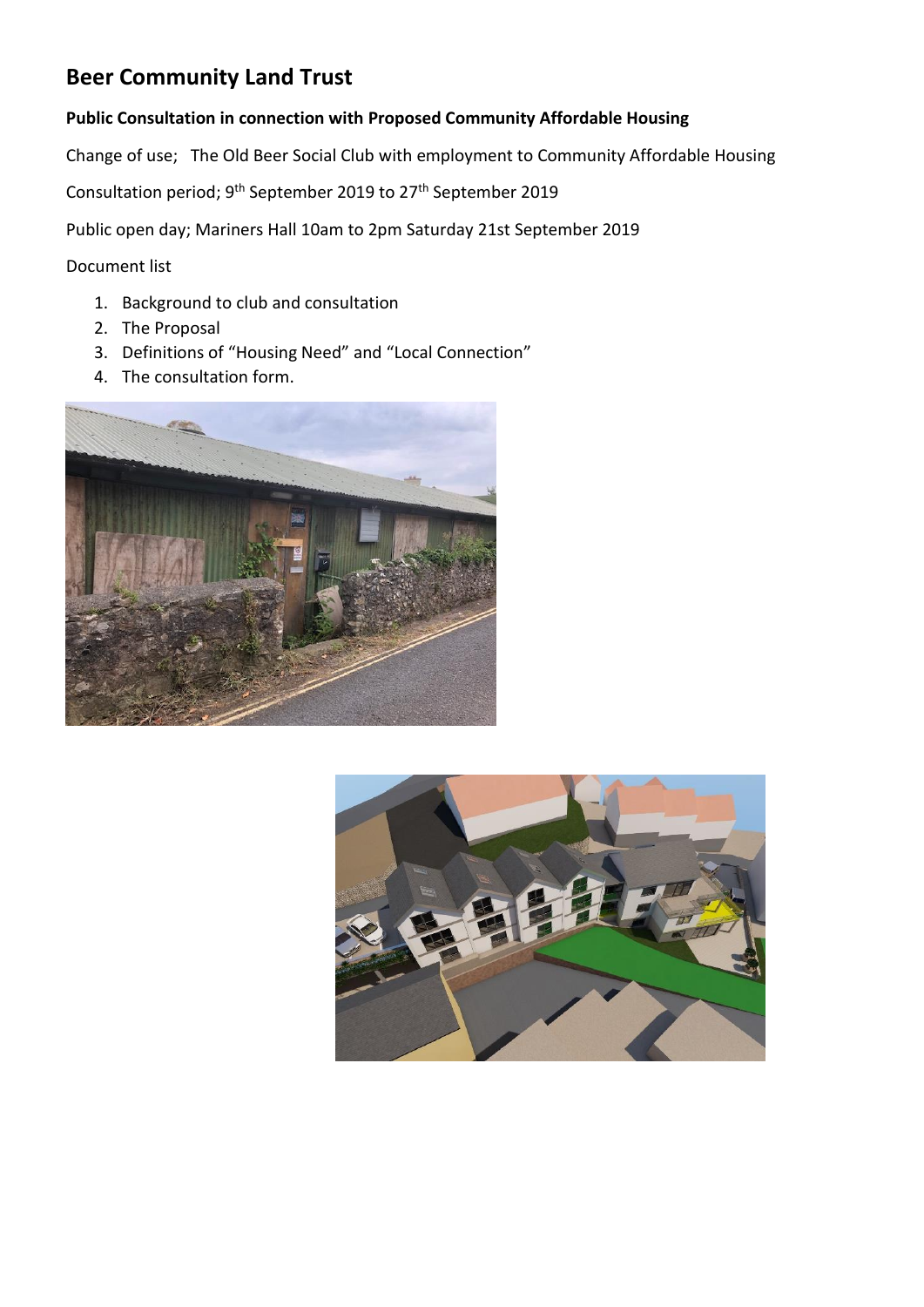# **Why are we undertaking consultation on change of use of the old Beer Social Club**

Beer Community Land Trust (CLT) is applying to redevelop the old Social Club site for community housing. This will require a change of use from 'employment and community use' to 'domestic housing'. In order to comply with planning policy, we have to consult with the community on their preferred options for a change of use.

## **Background**

Beer Social Club was established in the 1920's following the donation of the site by Clinton Devon Estates. The original timber framed building was built on this site. It was extended in the 1980's following the donation of a further parcel of land by Peter Dormer to allow the construction of the skittle ally.

The club was regularly used for village events and hosted the skittle teams and matches for many years when it was run successfully on a part volunteer and part paid staff basis. Over the past 15 or more years it has had to have a number of cash injections and reorganisations and was teetering on the brink of insolvency. In August 2016 it was closed and declared insolvent due to falling revenues and lack of use

The club was marketed by a local firm of estate agents from September 2016 to September 2018, as a club/commercial premises or as a potential domestic building site (no planning applied for). To our knowledge, there were no offers for use as a commercial premise and the club's management committee finally agreed a sale to Beer CLT in November 2018, who are now applying for planning permission to develop seven affordable homes for the people of Beer.

The Club had, in the past, proved to be a popular venue however in recent years membership and use had declined dramatically. This could be attributed to various factors, change in user habits and expectations, quality of the facilities and prevalence of alternative venues in the village. There are currently three public houses in the village, one of which has a skittle ally, a large community hall with stage, bar and sports facilities, a large church hall suitable for meetings and two sports clubs with bar and meeting room facilities:

The Dolphin The Barrel of Beer The Anchor The Mariner's Hall The Congregational Church Hall Beer Sailing Club Beer Football Club

The loss of the club is regretted but was sadly inevitable given the lack of use. Whilst there are employment implications, these are minimal as in its former use, employment was only one or two part time staff working the bar and cleaning. The loss of the community facility, while unfortunate, is mitigated by the number of alternative venues throughout the village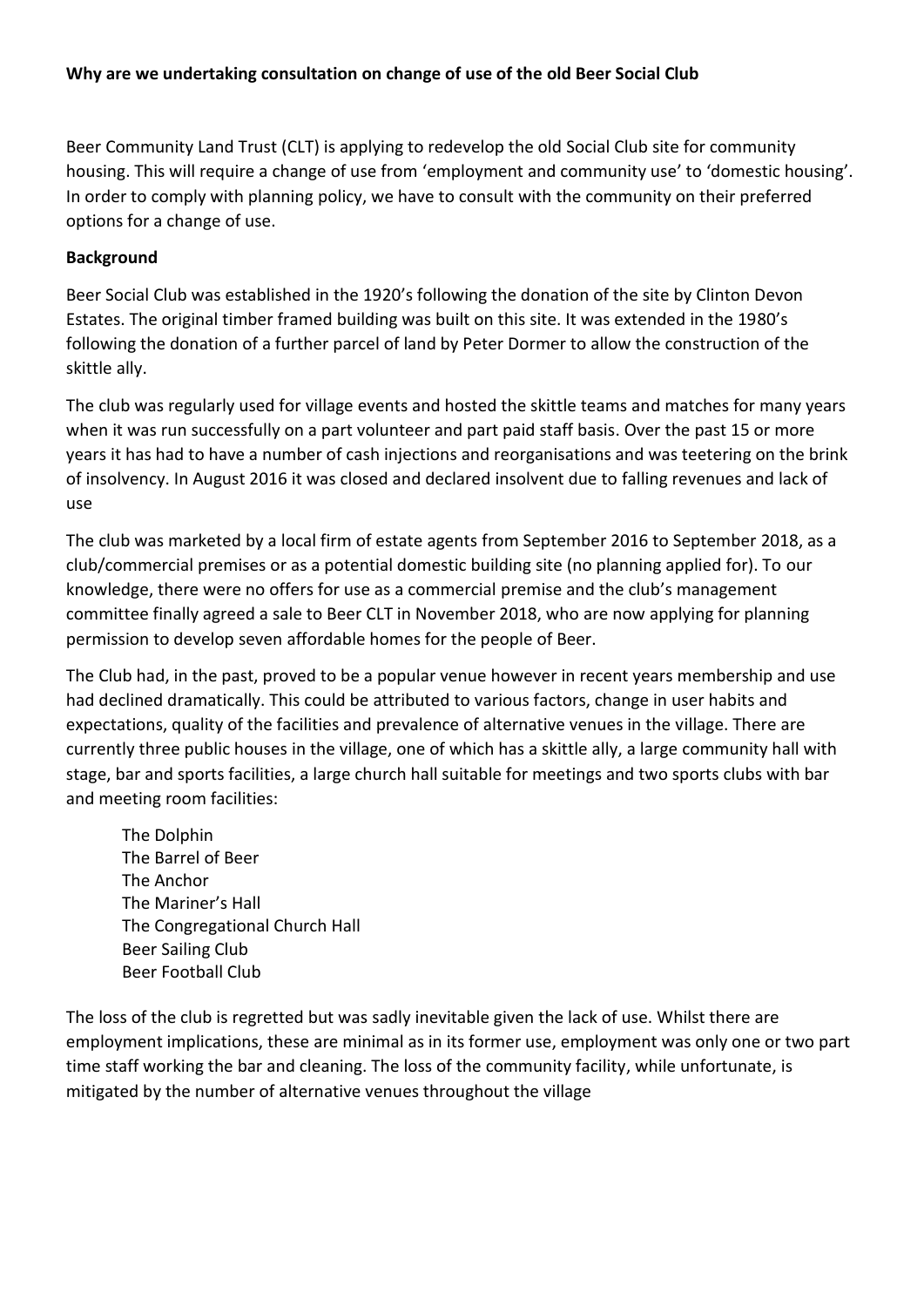## **The proposal**

The proposed change of use is to provide seven affordable houses, owned by Beer CLT; a community, 'not for profit' organisation. The houses will include four, 3-floor, 2-bed houses and three, 1 and 2 bed flats each giving level access, suitable for disabled or elderly occupants.

Four houses will be available for 'affordable rental' (80% of the market rate) and three will be available for 'shared ownership' purchase (allowing 50% to 75% ownership with the rental element on the balance of ownership discounted by 20%).

The houses will be owned and managed by the Beer CLT with a condition that rental houses must be offered to people with a housing need and a strong Beer connection (see below). The shared ownership sales houses will also be conditioned so that initial and any future sales must be to people with a housing need and a strong Beer connection (see below).

Should the planning application come forward it will be subject to assessment and consultation by the planning authority who will take the decision to approve or refuse.

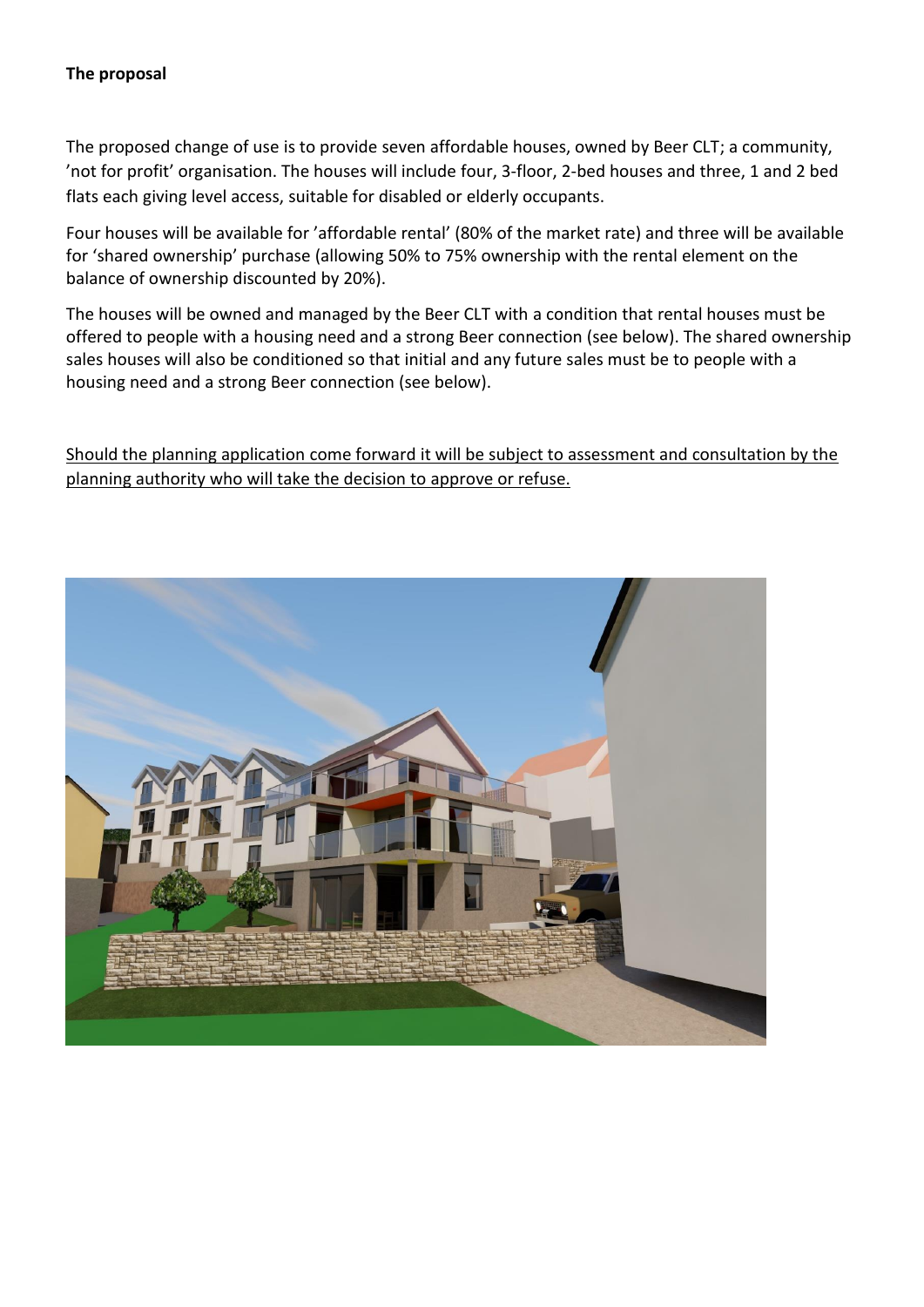# **Allocation Criteria Rental Housing Units**

#### **Local Needs Persons**

Are applicants on the Council's Housing Register ("the Register" **Devon Home Choice**) and will be selected and allocated for the Affordable Housing Units in accordance with criteria below.

Eligibility of applicant's shall first be determined in accordance with the following priority order with 1 being the highest priority:

- 1. First, applicants with a Local Connection to the Principal Parish who are in Bands A-D of the Register
- 2. Second, applicants with a Local Connection Neighbouring Parishes who are in the Bands A-D of the Register
- 3. Third, applicants with a Local Connection to the Principal Parish who are in Band E of the Register
- 4. Forth, applicants with a Local Connection to the Neighbouring Parishes who are in Band E of the Register

Fifth, applicants with a Local Connection to the District of East Devon who are on Bands A-E of the Register

# **Local Connection**

Means a person with a connection to a parish or parishes (as appropriate) demonstrated by one or more of the following categories prioritised 1 to 3 with 1 being highest priority;

- 1. persons who have been ordinarily resident therein for a period of 3 years immediately prior to being offered a home or for a period of 5 years at some time in the past
- 2. persons not resident therein but either employed in the parish on a permanent basis, or selfemployed with a permanent work base in the parish, for a continuous period of 1 year and for at least 16 hours per week ,or
- 3. persons who can demonstrate a close family connection, one in which a caring dependency can be identified, to the parish. A close family connection is one where the person's mother father son or daughter or sibling has been ordinarily resident in the parish for a continuous period of 5 years immediately prior to the offer of one of the homes.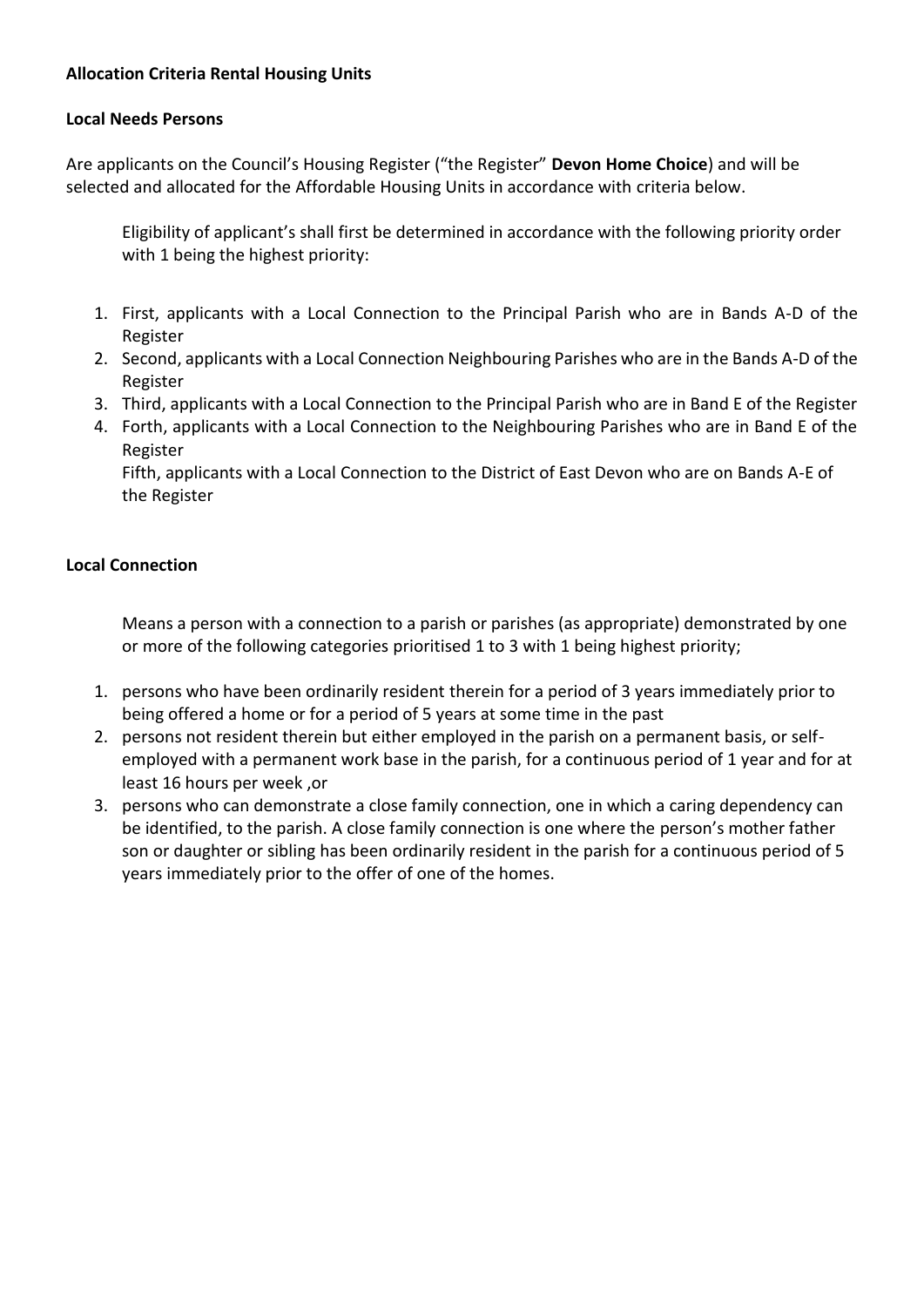# **Summary of consultation results**

Consultation period; 9<sup>th</sup> September 2019 to 27<sup>th</sup> September 2019

Public open day; Mariners Hall 10am to 2pm Saturday 21st September 2019

The consultation was widely advertised throughout the village using word of mouth, traditional hard media such as notices as well as through social media sites and the CLT and Village web sites.

The Public open day was held in conjunction with the Horticultural Society Coffee Morning which increased the number of attendees.

Response forms could be filled in by downloading and printing the form, picking up a form from a CLT member or online via Survey Monkey. A total of 51 were filled in online and 35 hard copy returns. There was a total of 86 returns made however not all were fully completed. Data has been used from partially completed returns.

# Data Summary

- 1. The vast majority of respondents, 88% were permanent residents.
- 2. 85% of the respondents did or had used the club when it was open although less than this number, 31% were members when it closed.
- 3. It is difficult to be precise regarding frequency of use due to the nature of the response. The most frequent use was "all the time" which could be several times a week. Other responses were once or twice per year. Based on the data its reasonable to say average use of respondents was once a month.
- 4. 31% of the respondents were members in August 2016 when the club closed.
- 5. 8% of respondents used to volunteer to run the club but 14% said they would if it reopened.
- 6. 14% said they would help to fund a club if it reopened.
- 7. The reasons for visiting the club were various with the main reasons quoted; to play skittles, snooker, darts, bingo and quiz's. The next most frequent response was for the Pumpkin Show. A number of respondents just said to socialise with family and friends and as a party venue. Access to Sky Sports and cheap beer was also stated as a reason for visiting.
- 8. Now the club is closed respondents used the local pubs to provide a venue for the sports activities. The Pumpkin Show is now held in the Mariners Hall. A number of respondents said they stayed at home and a couple said they went to Colyton or Seaton for Skittles.
- 9. When asked about a potential change of use for the site 81 respondents or 94% supported the change of use to allow community housing. 5 responses or 6% supported the reopening as a community club. There was no support for use as a commercial club or pub, private housing or employment land. No other alternatives were suggested.
- 10. When considering the issues relating to the type of housing to be provided and any conditions that should be applied the results in order of priority to the community was;
	- 1. Local connection of applicants
	- 2. Affordable rented
	- 3. Affordable shared ownership
	- 4. Applicants in housing need
	- 5. Two bedroomed houses
	- 6. One bedroomed houses
	- 7. Car Parking
- 11. Preference of tenure was evenly split between 4 rental and 3 shared ownership and 3 rental and 4 shared ownership.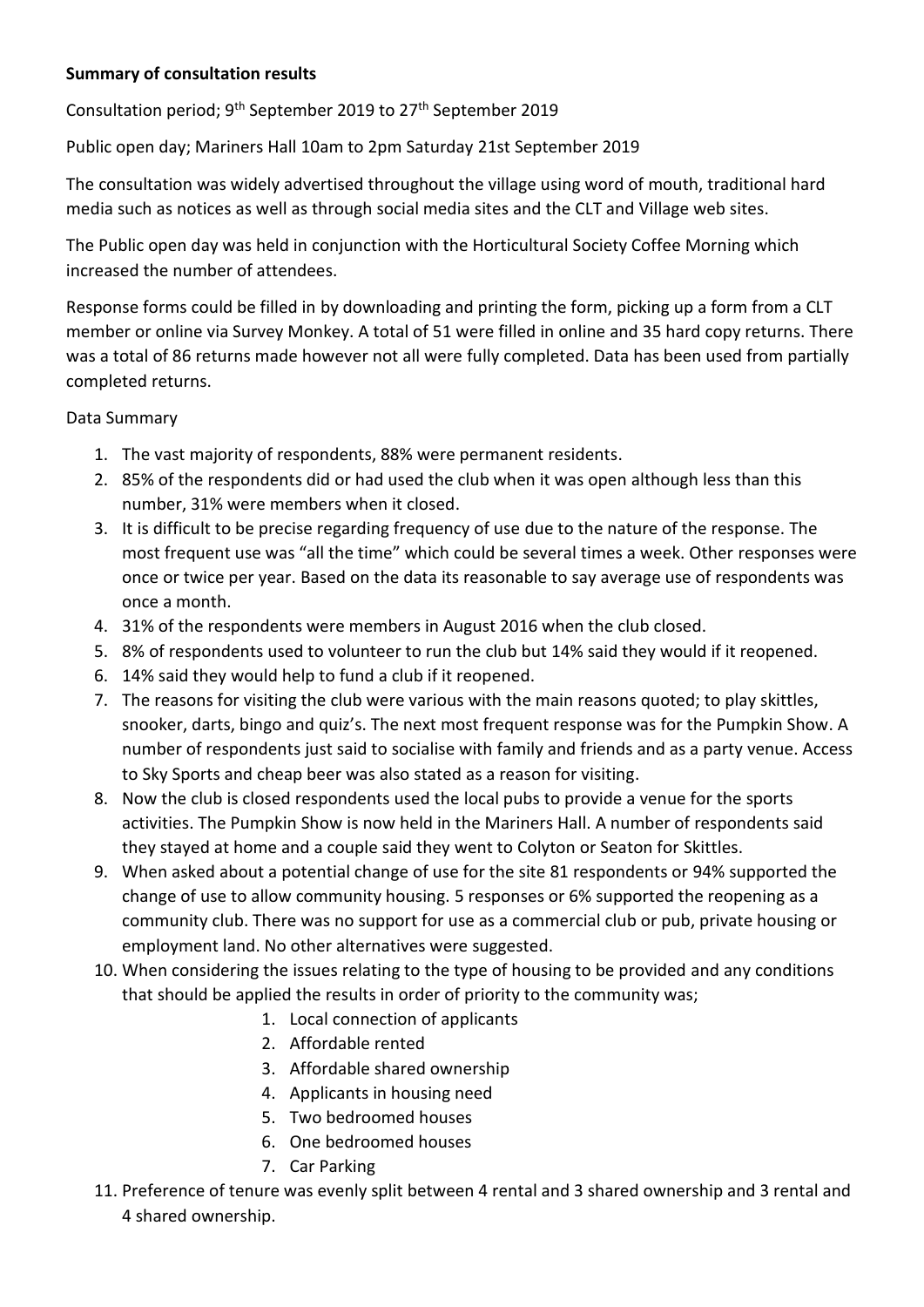12. The number of people wanting or knowing of people wanting affordable rented or shared ownership housing was 55 and 56 respectively or 69% of respondents.

## **Consultation conclusions.**

Whilst the Social Club was held with affection by many people in the village its popularity had waned in recent years resulting in it becoming unviable due to the numbers using it and the costs of maintaining the fabric and service at the required level. Only a small number of people helped in the club or suggested they would offer help in the future. The facilities and services provided by the club have now been adequately filled by pubs and other community buildings.

There is overwhelming support for the site to be used for community housing and the survey indicated a significant demand for both rented and shared ownership housing.

A local connection to Beer of applicants for housing was the highest priority, housing need of applicants was a lower priority. The need for rental property as opposed to shared ownership was evenly balanced as indicated by answers to the tenure questions.

Two bedrooms were considered more necessary than one bedroomed houses and parking, while important was the lowest priority.

To conclude the consultation supports the change of use to community affordable housing, it should have local connection as the first priority in qualification and two bedroomed houses are preferred over one bedroom. There is near equal preference for rental or shared ownership and the majority 69% of respondents needed or knew of people in need of affordable housing, rental or shared ownership.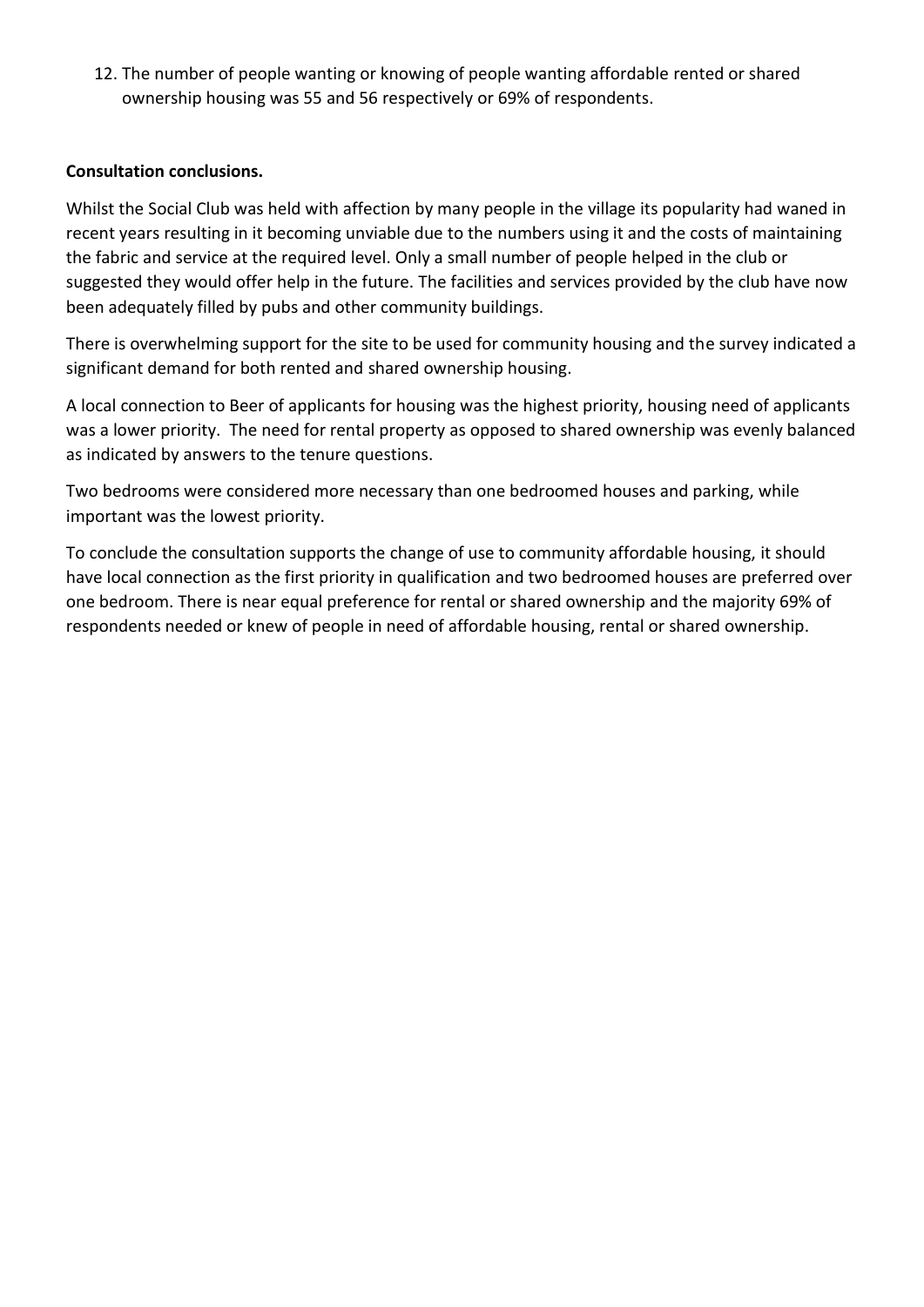# **Consultation Questions and Results**

## About you and your relationship with the Social Club:

- 1. What is your connection with Beer?
- i. Permanent resident
- ii. Holiday/second homeowner
- iii. Frequent visitor



#### 2. Did you visit the Social Club when it was open? The Most Club Wes No



3. How often did you visit the Social Club? \_\_\_per week, **or**\_\_per month, **or** \_\_\_per year

Answers vary from "all the time" to once per year. Assessment of narrative responses estimate average use once per month. (data available if required)

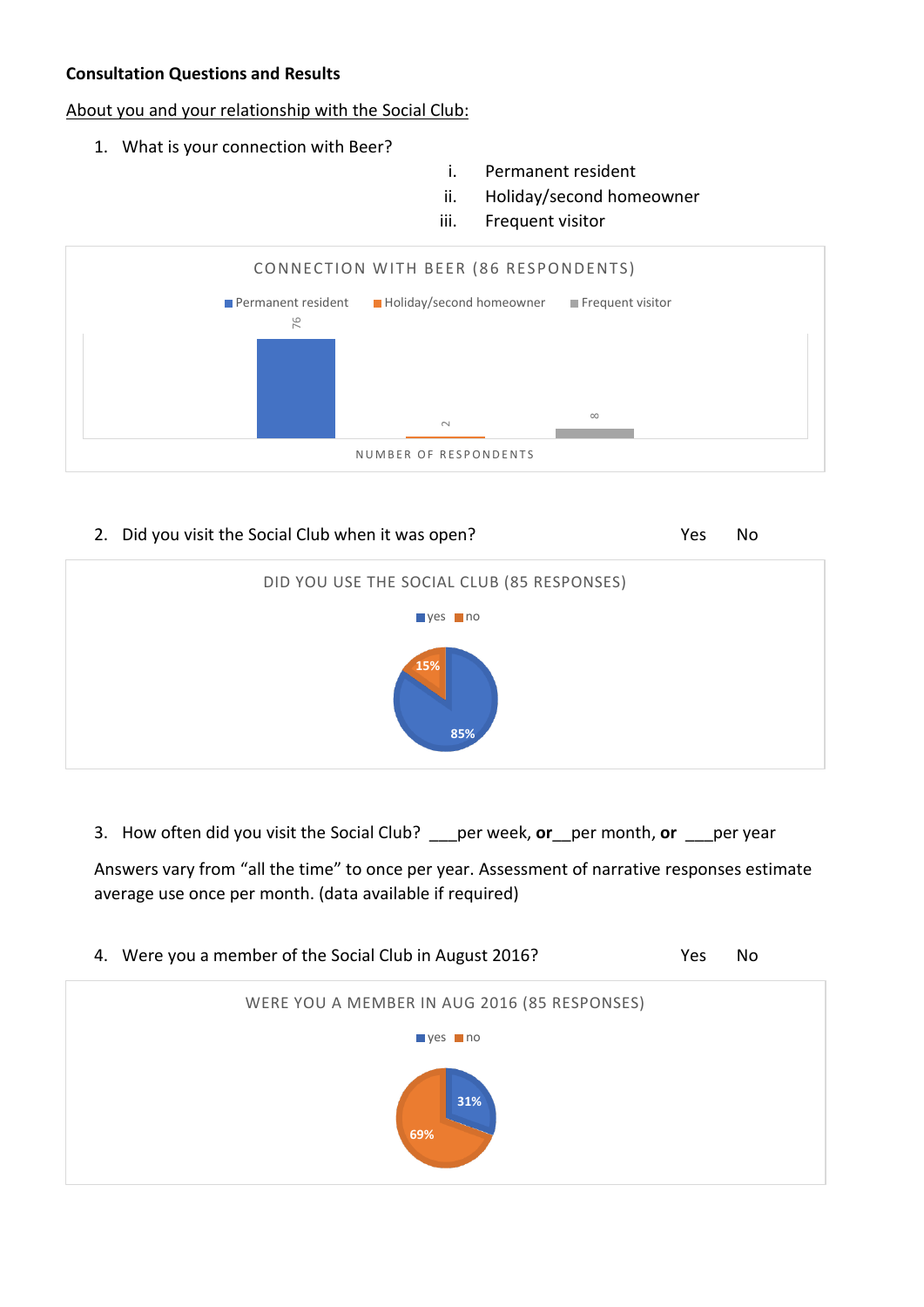5. When the Social Club was open did you volunteer to help run it? Yes No



6. If the Social Club were to reopen would you volunteer to help run it? Yes No



7. If the Social Club was to reopen as a community club would you help to fund it? Yes No



8. What were your main reasons for visiting the Social Club when it was open?

| ı.  |                                                                                                                                                                                                                                 |
|-----|---------------------------------------------------------------------------------------------------------------------------------------------------------------------------------------------------------------------------------|
| ii. |                                                                                                                                                                                                                                 |
|     | 9. Now the Social Club is closed, where do you go to participate in (i & ii above)?                                                                                                                                             |
| I.  |                                                                                                                                                                                                                                 |
| ΙΙ. |                                                                                                                                                                                                                                 |
|     | $\sim$ . The contract of the contract of the contract of the contract of the contract of the contract of the contract of the contract of the contract of the contract of the contract of the contract of the contract of the co |

The nature of the response to these questions made discrete analysis difficult to quantify, narrative data is available however trends detailed in the summary have been assessed for the purpose of this report.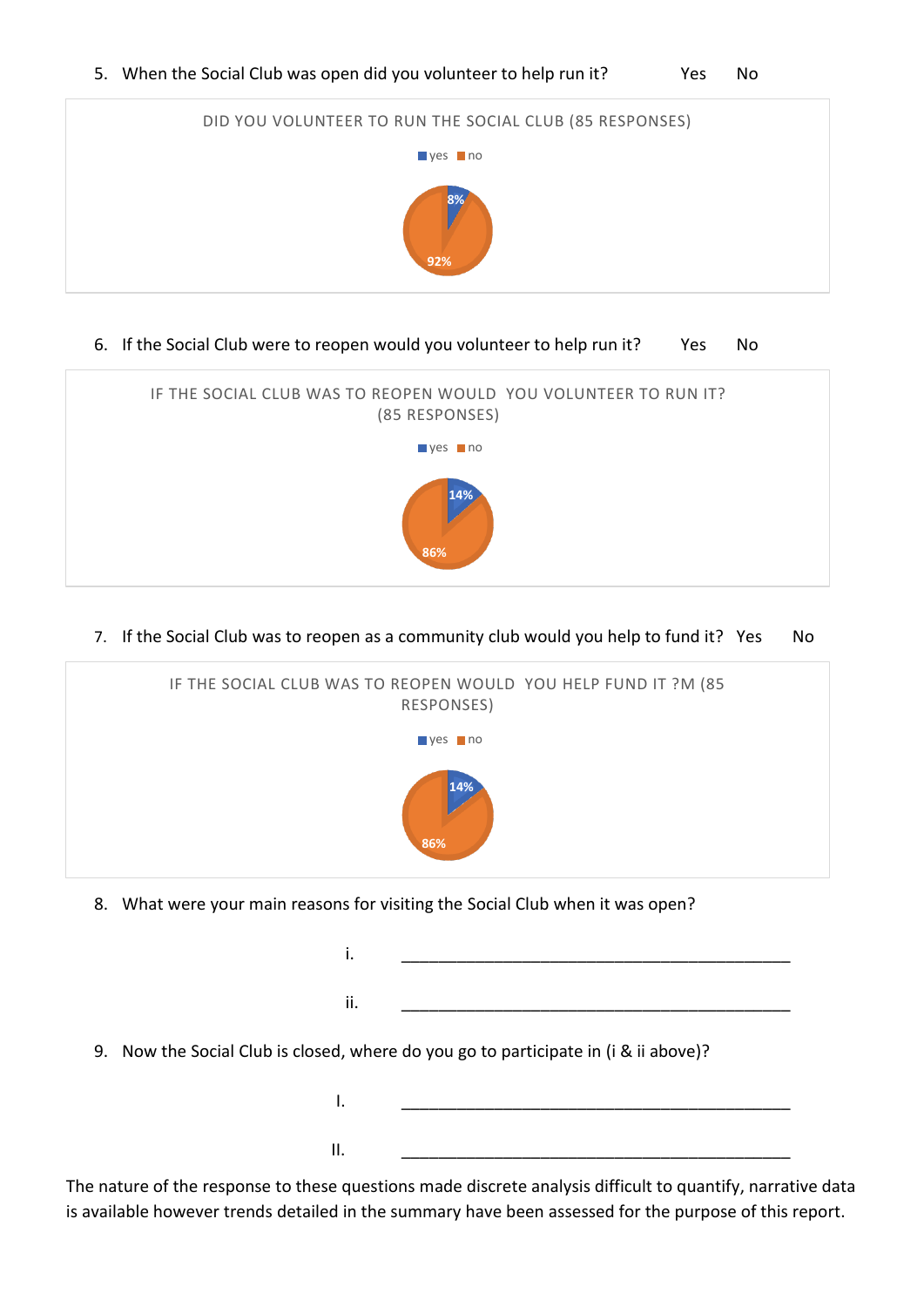# Considering the application for change of use;

10. Given the current circumstances, what would be your preferred option for reuse of the club building and site?

*(Please circle your choice)*

- I. Re-open as a community club
- II. Re-open as a commercial pub or club
- III. Develop site as private housing
- IV. Develop as affordable community housing as proposed by Beer CLT
- V. Develop site for employment
- VI. Other

If you have circled v. or vi. Please add suggestions,





*Thank you for your participation so far. If the majority response is to support redevelopment as affordable community housing, as proposed by Beer CLT, it will be very useful to the CLT to understand the preferred development options, proportions of rental and shared ownership and how many people would be interested in the houses.* 

**Please complete the remainder of the questions to help us determine the development strategy.**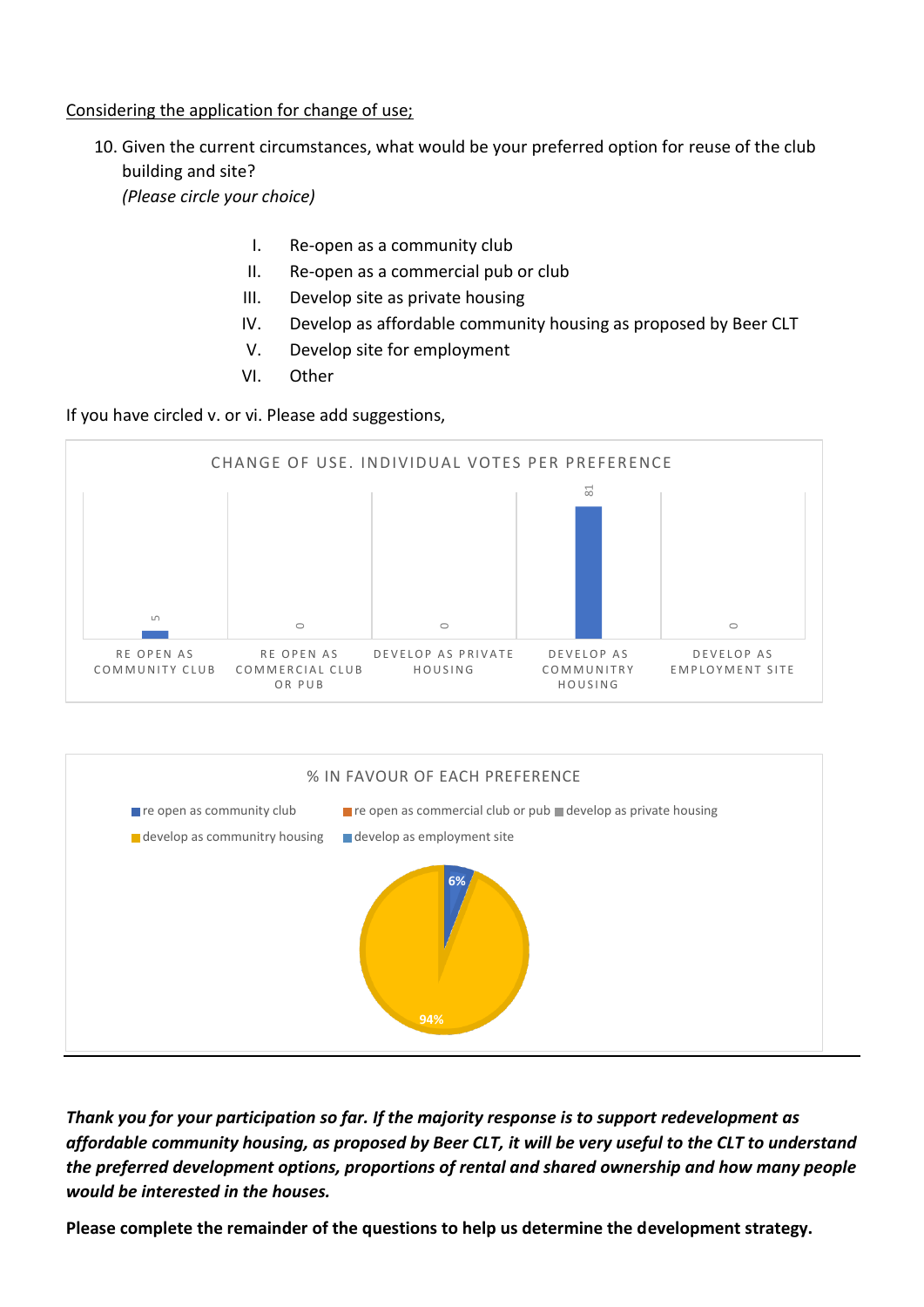- 11. If your preferred option is "develop as affordable community housing" please rank the following 1 to 7 in order or importance to you. (1 = highest importance 7 = least important)
	- ( ) Affordable rented (80% market rent)
	- ( ) Affordable shared ownership or discount purchase (50% to 75% ownership)
	- ( ) Restricted to people in housing need
	- ( ) Restricted to people with a Beer connection
	- ( ) 1 bedroom
	- ( ) 2 bedrooms
	- ( ) Parking space

Results presented as number of votes per category and  $1^{st}$  to  $7^{th}$  choice



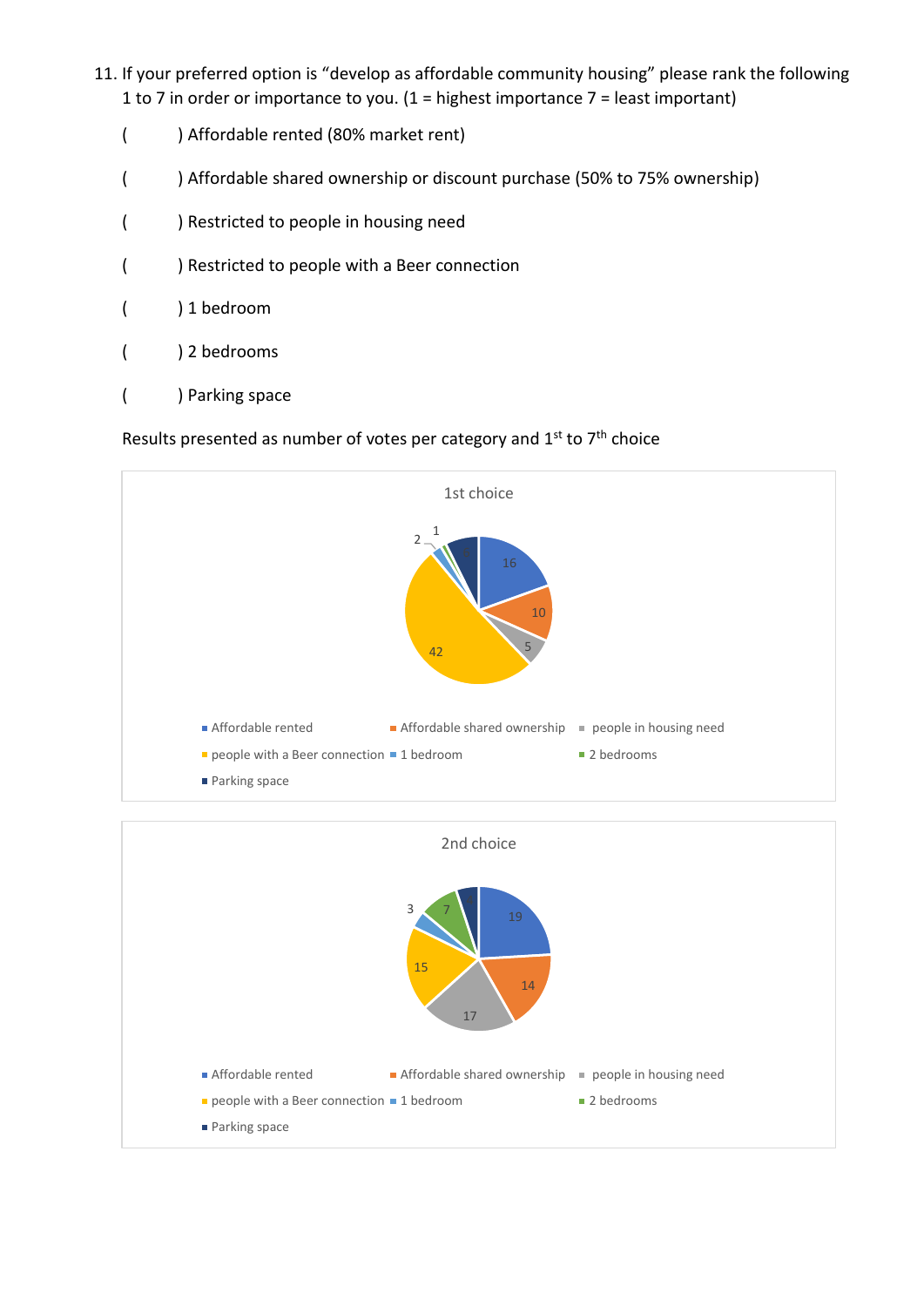



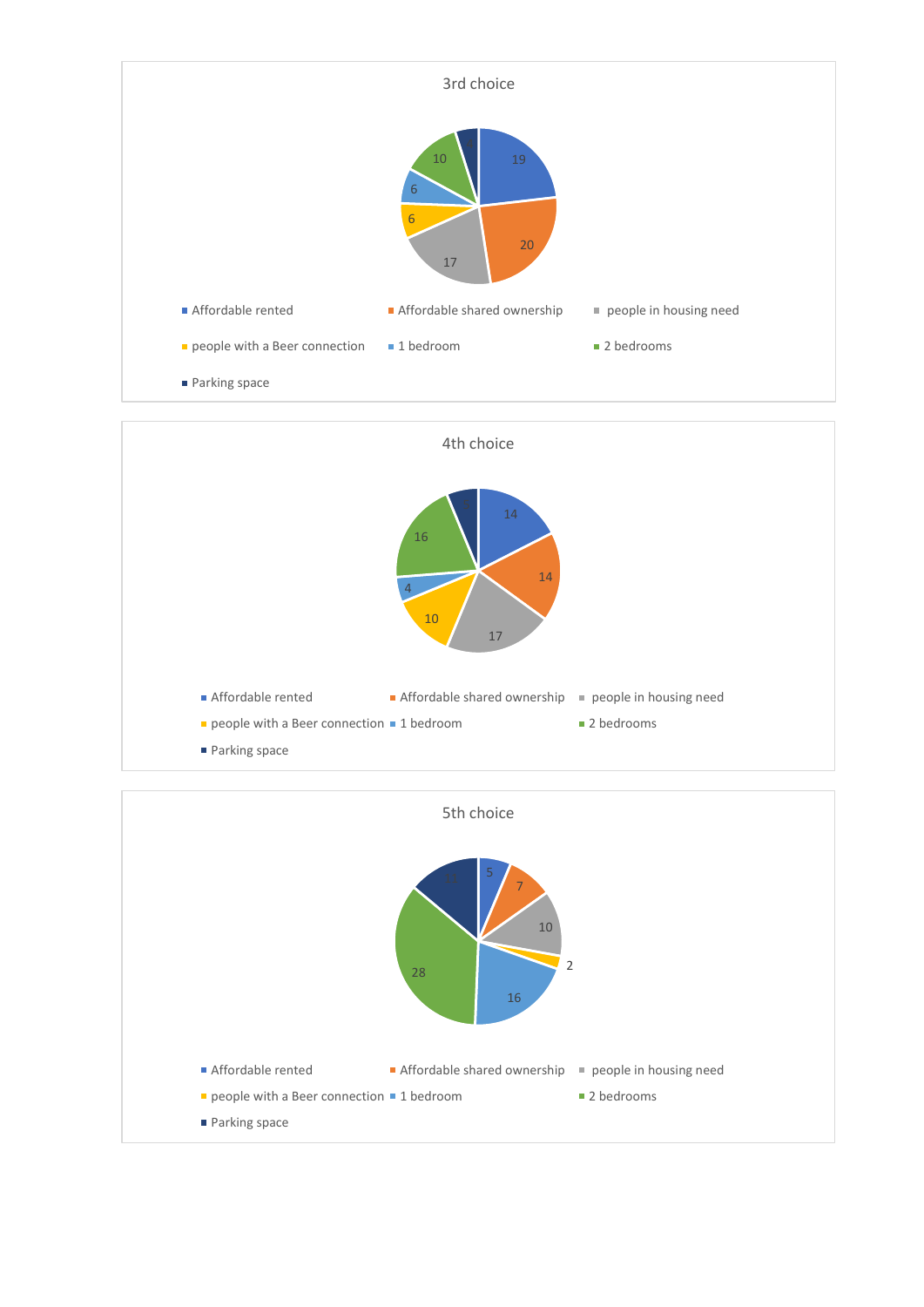

12. If seven houses are developed, please indicate your preferred split between rental and shared ownership, e.g. 4 rental / 3 shared ownership etc ■ Parking space

Affordable rented **Affordable shared ownership** people in housing need

**people with a Beer connection 1 bedroom** 2 bedrooms